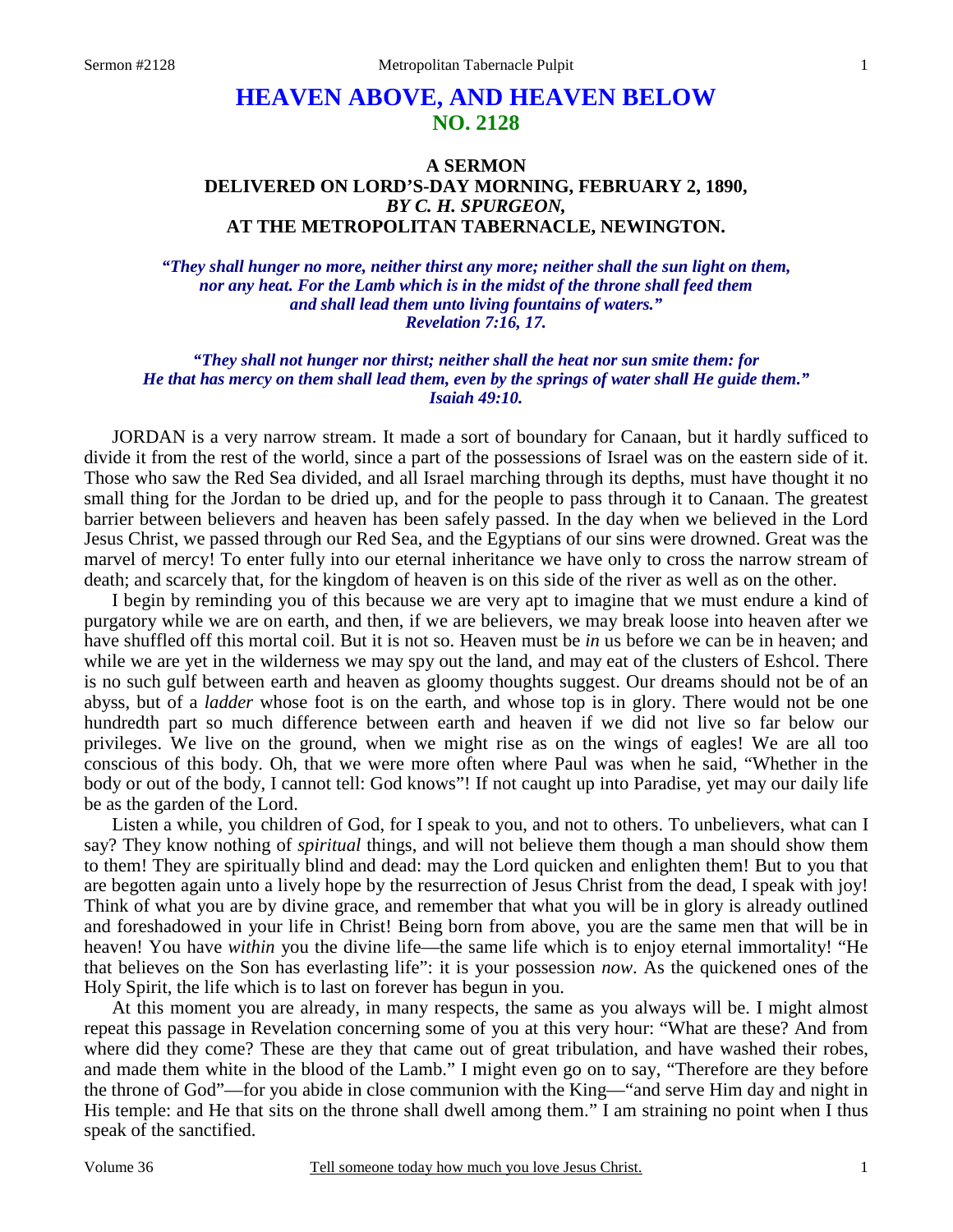Beloved, you are *now*, "elect according to the foreknowledge of God," and you are, "the called according to His purpose." Already you are as much forgiven as you will be when you stand without fault before the throne of God. The Lord Jesus has washed you whiter than snow, and none can lay anything to your charge. You are as completely justified by the righteousness of Christ as you ever can be; you are covered with His righteousness, and heaven itself cannot provide a robe more spotless! "Beloved, *now* are we the sons of God." "He has made us accepted in the Beloved." Today we have the spirit of adoption, and enjoy access to the throne of the heavenly grace. Yes, and today by faith we are raised up in Christ, and made to sit in the heavenlies in Him. We are now united to Christ, now indwelt by the Holy Spirit: are not these great things and heavenly things? The Lord has brought us out of darkness into His marvelous light! Although we may, from one point of view, lament the dimness of the day, yet, as compared with our former darkness, the light is marvelous, and best of all, it is the same light which is to brighten from dawn into midday! What is divine grace but the morning twilight of glory?

 Look, Beloved: the inheritance that is to be yours tomorrow, is, in very truth, yours *today*; for in Christ Jesus you have received the inheritance, and you have the earnest of it in the present possession of the Holy Spirit who dwells in you! It has been well said that all the streets of the New Jerusalem begin here. See, here is the High Street of Peace which leads to the central palace of God; and now we set our foot on it! "Being justified by faith, we have peace with God." The heavenly street of Victory, where the palms and the harps are— surely we are at the lower end of it here; for "this is the victory that overcomes the world, even our faith." Everything that is to be ours in the home country is, in measure, ours at this moment; as sleeps the oak within the acorn, so slumbers heaven within the first cry of, "Abba, Father!" Yes and the hallelujahs of eternity lie hidden within the groans of penitence! "God be merciful to me, a sinner," has in its heart the endless, "We praise You, O Lord." O saints, little do you know how much you have in what you have!

 If I could bring believers consciously nearer to the state of glory by their more complete enjoyment of the privileges of the state of grace, I would be exceedingly glad. Beloved, you will never have a better God; and "this God is our God forever and ever." Delight yourselves in Him this day! The richest saint in glory has no greater possession than his God; and even I can say, in the words of the psalm—

### *"Yes, my own God is He."*

Despite your tribulation, take full delight in God, your exceeding joy this morning, and be happy in Him. They in heaven are shepherded by the Lamb of God, and so are you—He still carries the lambs in His bosom, and does gently lead those that are with young. Even here He makes us to lie down in green pastures; what more could we have? With such a God, and such a Savior, all you can want is that indwelling Spirit who shall help you to realize your God, and to rejoice in your Savior; and you have this also; for the Spirit of God dwells with you, and is *in* you: "Know you not that you are the temple of God?"! God the Holy Spirit is not far away; neither have we to entreat His influence as though it were rays from a far-off star; brothers and sisters, He abides in His people evermore! I will not say that heavenly perfection is not far superior to the highest state that we will ever reach on earth; but the difference lies more in our own failure than in the nature of things. Grace, if realized to its fullest, would brighten off into glory. When the Holy Spirit fully possesses our being, and we yield ourselves to His power, our weakness is strength, and our infirmity is to be gloried in! Then is it true that on earth God is with us; and there is but a step between us and heaven, where *we* are with God!

 Thus I have conducted you to my two texts which I have put together as an illustration of what I would teach. In the New Testament text we have the heavenly state above, and in the Old Testament text we have the state of the Lord's flock while on the way to their eternal rest. Very singular, to my mind, is the sameness of the description of the flock in the fold, and the flock feeding in the ways. The verses are almost word for word, the same. When John would describe the white-robed host, he can say no more of them than Isaiah said of the band of pilgrims led by the God of mercy.

**I.** First, LET US CONSIDER THE HEAVENLY STATE ABOVE. The beloved John tells us what he heard and saw.

 The first part of the description assures us of *the supply of every need*. "They shall hunger no more, neither thirst any more." In heaven no need is unsatisfied, and no desire ungratified. They can have no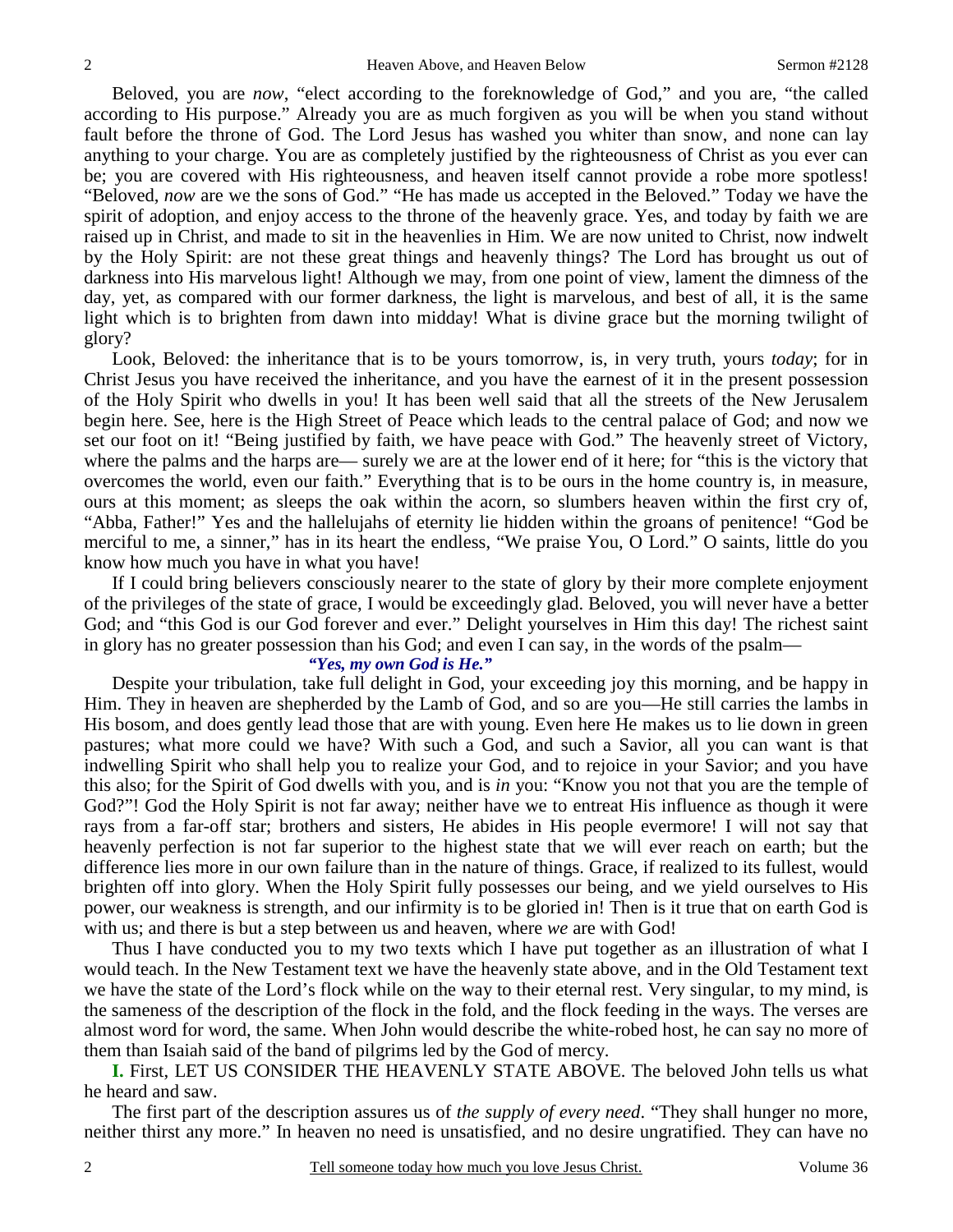need as to their bodies, for they are as the angels of God. Children of poverty, your lack of bread will soon be ended, and your care shall end in plenty! The worst hunger is that of the *heart,* and this will be unknown above. There is a ravenous hunger, fierce as a wolf, which possesses some men; the entire world cannot satisfy their greed; a thousand worlds would be scarcely a mouthful for their lust. Now, in heaven there are no sinful and selfish desires; the ravaging of covetousness or of ambition enters not the sacred gate! In glory there are no desires which should not be, and those desires which should be are all so tempered, or so fulfilled, that they can never become the cause of sorrow or pain, for, "they shall hunger no more." Even the saints need love, fellowship, rest; they have all these in union to God, in the communion of saints, and in the rest of Jesus. The unrenewed man is always thirsting, but Christ satisfies this even now, for He says, "He that drinks of the water that I shall give him shall never thirst." Be assured, then, that from the golden cup of glory we shall drink that which will quench all thirst forever! There is not, in all the golden streets of heaven, a single person who is desiring what he may not have, or needing what he cannot obtain, or even *wishing* for that which he has not in his hands. O happy state! Their mouth is satisfied with good things! They are filled with all the fullness of God!

 And as there is in heaven a supply for every need, so is there *the removal of every ill*. Thus says the Spirit, "Neither shall the sun light on them, nor any heat." We are such poor creatures that excesses of good soon become evils to us. I love the sun; if you have ever seen it shining in the clear blue heavens, you would not wonder that I speak with emphasis. Life, joy, and health stream from it in lands where it is enough of pleasure to bask in its beams. But too much of the sun overpowers us; his warmth makes men faint; his stroke destroys them. Too great a blessing may prove too heavy a cargo for the ship of life. Therefore we need guarding from dangers which, at the first sight, look as if they were not perilous. In the beatific state, if these bodies of flesh and blood were still our dwelling place, we could not live under the celestial conditions. Even here, too much of spiritual joy may prostrate a man, and cast him into a swoon. I would like to die of the disease, but still, a sickness comes upon one to whom heavenly things are revealed in great measure, and enjoyed with special vividness. One of the saints cried out in an agony of delight, "Hold, Lord, hold! Remember I am but an earthen vessel, and can contain no more!" The Lord has to limit His revelations because we cannot bear them now. I have heard of one who looked upon the sun imprudently, and was blinded by the light. The very sunlight of divine revelation, favor, and fellowship could readily prove too much for our feeble vision, heart, and brain. Therefore, in the glorious state, flesh and blood shall be removed, and the raised body shall be strengthened to endure that fierce light which beats about the throne of Deity. As for us, as we now are, we might well cry, "Who among us shall dwell with the devouring fire?" But when the redemption of the body has come about, and the soul has been strengthened with all might, we shall be able to be at home with our God, who is a consuming fire. "Neither shall the sun light on them, nor any heat." May God grant us to enjoy the anticipation of that happy period when we shall behold His face; when His secret shall be with us, and we shall know even as we are known! Oh, for that day when we shall enter into the Holiest, and shall stand before the presence of His glory; and yet, so far from being afraid, shall be filled with exceeding joy!

 But, further, the description of the heavenly life has this conspicuous feature—*the leading of the Lamb*. "The Lamb which is in the midst of the throne shall feed them, and shall lead them." It is heaven to be personally shepherded by Him who is the Great Sacrifice. In this present state we have earthly shepherds, and when God graciously feeds us by men after His own heart, whom He Himself instructs, we prize them much. Those whom the Lord ordains to feed His flock we love, and we follow their faith, for the Lord makes them of great service to us. But still, they are only underlings, and we do not forget their imperfections, and their dependence upon their Lord. But in heaven "that Great Shepherd of the sheep" will Himself personally minister to us. Those dear lips that are as lilies dropping sweet smelling myrrh shall speak directly to each one of our hearts. We shall hear His voice! We shall behold His face! We shall be fed by His hands! We shall follow at His heels! How gloriously will He "stand and feed"! How restfully shall we lie down in green pastures!

 He shall feed us in His dearest character. As the Lamb He revealed His greatest love, and as the Lamb will He lead and feed us forever! The Revised Version wisely renders the passage, "The Lamb in the midst of the throne shall be their shepherd." We are never fed so sweetly by our Lord Himself as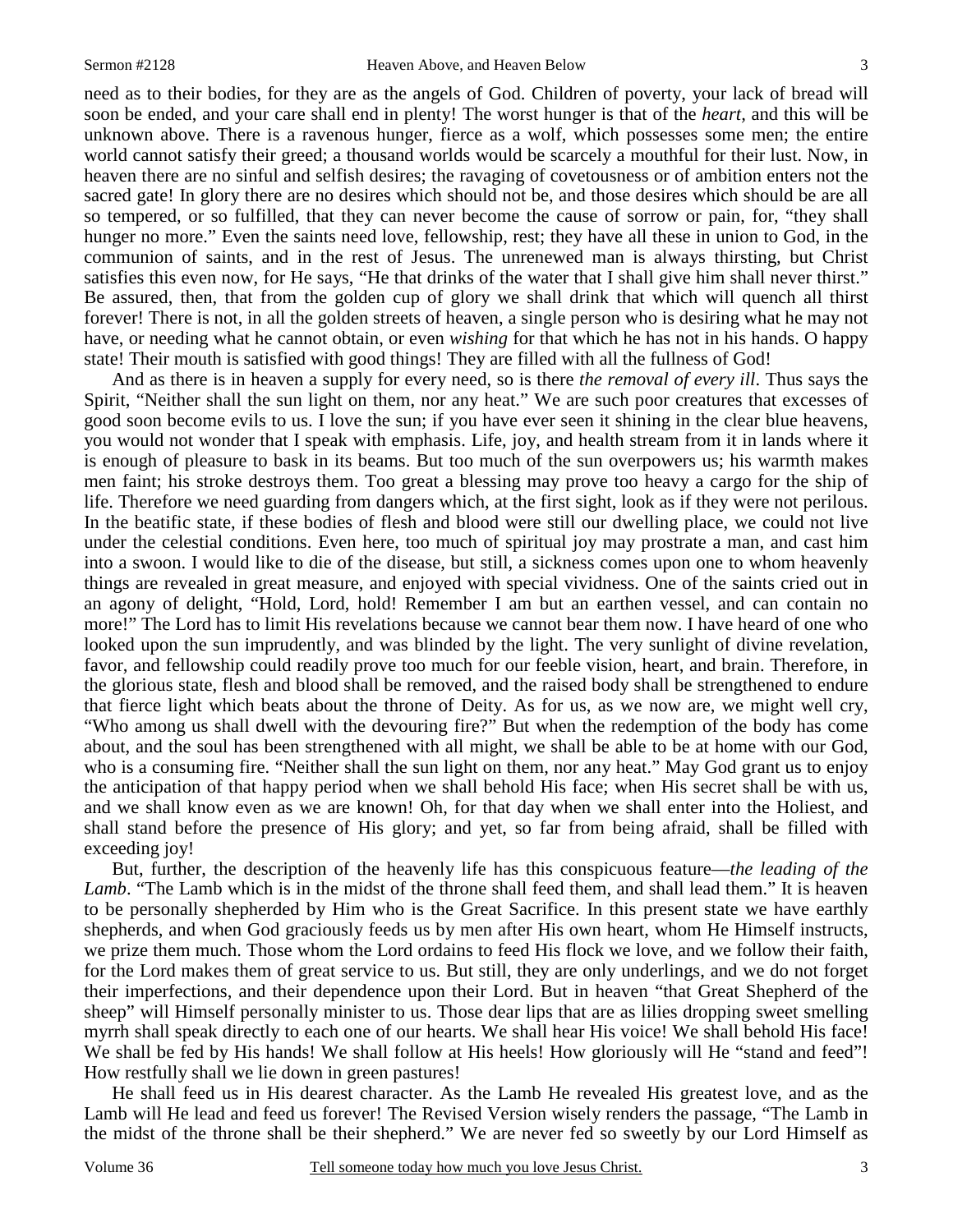when He reveals to us most clearly His character as the sacrifice for sin. The atoning sacrifice is the center of the sun of infinite love, the light of light. There is no truth like it for the revelation of God. Christ in His wounds and bloody sweat is Christ, indeed. "He His own self bore our sins in His own body on the tree." With this truth of God before us, His flesh is meat, indeed, and His blood is drink, indeed. In heaven we shall know Him far better than we do now as the Lamb slain from before the foundation of the world, the Lamb of God's Passover, "the Lamb of God, which takes away the sin of the world." That deep peace, that eternally unbroken rest which we shall derive from a sight of the Great Sacrifice, will be a chief ingredient in the bliss of heaven. "The Lamb shall feed them."

 But though we shall see our Lord as a Lamb, it will not be in a state of humiliation, but in a condition of power and honor. "The Lamb which is in the *midst of the throne* shall feed them." Heaven will largely consist of expanded views of King Jesus, and closer views of the glory which follows upon His sacrificial grief. Ah, brothers and sisters, how little do we know His glory! We scarcely know who He is that has befriended us! We hold the doctrine of His Deity tenaciously; but in heaven we shall perceive His Godhead in its truth so far as the finite can apprehend the infinite! We have known His friendship to us, but when we shall behold the King in His beauty in His own halls, and our eyes shall look into His royal countenance, and His face, which outshines the sun, shall beam ineffable affection upon each one of us; *then* shall we find our heaven in His glory! We ask no thrones—His throne is ours! The enthroned Lamb Himself is all the heaven we desire!

 Then the last point of the description is full of meaning. *The drinking at the fountain* is the secret of the ineffable bliss. "The Lamb which is in the midst of the throne shall feed them, and lead them unto living fountains of waters." We are compelled to thirst, at times, like the poor flock of slaughter which we see driven through our London streets; and alas, we stop at the very puddles by the way, and would refresh ourselves at them if we could. This will never happen to us when we reach the land where flows the river of the water of life! There the sheep drink of no stagnant waters or bitter wells; they are satisfied from living fountains of waters! Comfort is measurably to be found in the streams of providential mercies, and therefore they are to be received with gratitude; but common blessings are unfilling things to souls quickened by divine grace. Corn can fill the barn, but not the heart. Of the wells of earth we may say, "Whoever drinks of this water shall thirst again." But when we go beyond temporal supplies, and live upon God Himself, then the soul receives a draught of far truer, and more enduring refreshment; even as our Lord Jesus said to the woman at the well, "He that drinks of the water that I shall give him shall never thirst; but the water that I shall give him shall be in him a well of water springing up into everlasting life." In heaven the happy ones live not on bread, which is the staff of life, but on *God,* who is life itself! The second cause is passed over, and the first cause, alone, is seen.

 In the home country souls have no need of the means of grace, for they have reached the God of grace. The means of grace are like pipes which bring down the living water to us; but we have found them fail us; and at times we have used them in so faulty a way, that the water has lost its freshness, or has even been made to taste of the pipe through which it flowed. Fruit is best when gathered fresh from the garden; the handling of the market destroys the bloom. We have too much of this in our ministries. Brethren, we shall soon drink living water at the wellhead, and gather the golden fruit from Him who is "as the apple tree among the trees of the wood." We shall have no need of baptisms and breakings of bread, nor of churches and pastors. We shall not need the golden chalices or the earthen vessels which now serve us so well, but we shall come to the river's source, and drink our full. "He shall lead them unto living fountains of water."

 At times, alas, we know what it is to come to the pits and find no water; and then we try to live on happy memories. We sing, and sigh; or sigh, and sing—

> *"What peaceful hours I once enjoyed, How sweet their memory still! But they have left an aching void The world can never fill."*

A cake made of memories will do for a bite now and then, but it makes poor daily bread. We need the present enjoyment of God; we need, still, to go to the fountain for new supplies; for water which stands long in the pitcher loses its cool and refreshing excellence. Happy is the man that is not living upon the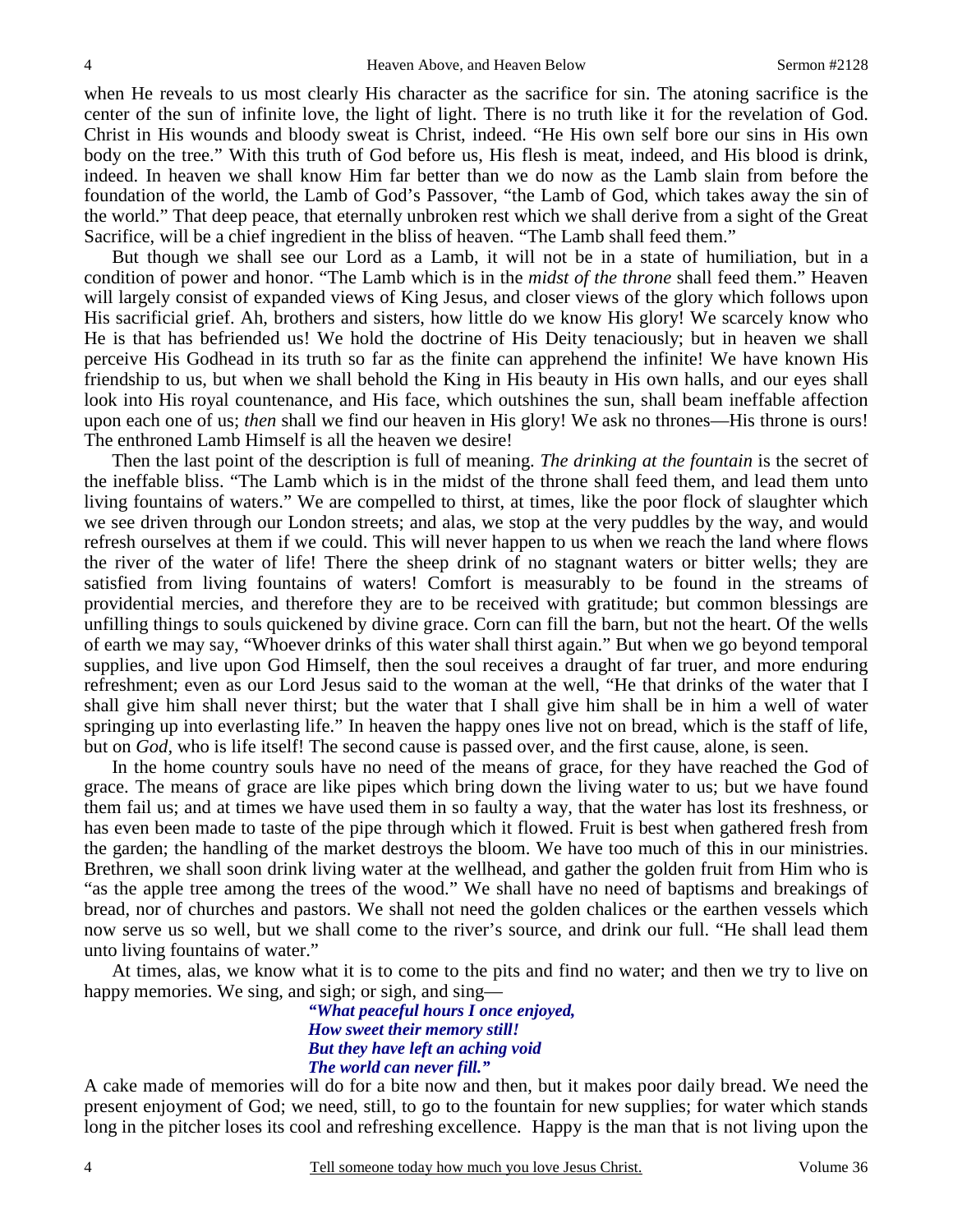memories of what he used to enjoy, but is even now in the banqueting house! The present and perpetual renewal of first love and first delight in God is heaven.

 Heaven is to know the substance and the secret of the divine life—not to hold a cup, but to drink of the living water. The doctrine is precious, but it is far better to know the thing about which the doctrine speaks. The doctrine is the tray of silver, but the blessing itself is the apple of gold. Blessed are they that are always fed on the substance of the truth of God, the verity of verities, the essence of essential things.

 "He shall lead them unto fountains." There the eternal source is unveiled; they not only receive the mercy, but they see how it comes, and from where it flows; they not only drink, but they drink with their eyes upon the glorious Well-head. Did you ever see a boy on a hot day lie down, when he has been thirsty, and put his mouth down to the top of the water at the brim of the well? How he draws up the cool refreshment! Drink away, poor child! He has no fear that he will drink the well dry, nor have we. How pleasant it is to take from the inexhaustible! That which we drink is all the sweeter because of the measureless remainder. Enough is not enough—but when we have God for our all in all, then are we content. When I am near to God, and dwell in the overflowing of His love, I feel like the cattle on a burning summer's day, when they take to the brook which ripples around them up to their knees; and there they stand, filled, cooled and sweetly refreshed. O my God, in You I feel that I have not only all that I can contain, but all that contains me! In You I live and move with perfect content! Such is heaven! We shall have bliss within, and bliss around us; we ourselves drinking at the source, and dwelling by the well forever! The fact is that heaven is God, fully enjoyed. The evil that God hates will be wholly cast out; the capacity which God gives will be enlarged and prepared for full fruition, and our whole being will be taken up with God, the ever-blessed, from whom we came, and to whom it will be heaven to return! Whoever knows God knows heaven! The source of all things is our fountain of living waters!

 Thus I could occupy all the morning with my first head, but I must not tarry, or I shall miss my aim which is to show you that, even here, we may outline glory and in the wilderness we may have the pattern of things in the heavens. This you will see by carefully referring to the second text.

**II.** LET US CONSIDER THE HEAVENLY STATE BELOW. I think I have heard you saying, "Ah, this is all about heaven; but we have not yet come to it. We are still wrestling here below." Well, well; if we cannot go to heaven at once, heaven can come to us! The words which I will now read refer to the days of *earth,* the times when the sheep feed in the ways, and come from the north and from the south at the call of the shepherd. *"They shall not hunger nor thirst; neither shall the heat nor sun smite them: for He that has mercy on them shall lead them, even by the springs of water shall He guide them.*"

 Look at the former passage and at this one. The whole description is the same! When I noticed this parallel, I stood amazed. John, you are a great artist! I entreat you, paint me a picture of heaven! Isaiah, you also have a great soul; draw me a picture of the life of the saintly ones on earth when their Lord is with them! I have both pictures. They are masterpieces! I look at them, and they are so much alike that I wonder if there is not some mistake. Surely they are depicting the same thing! The forms, the lights and shades, the touches and the tones are not only alike, but identical! Amazed, I cry, "Which is heaven, and which is the heavenly life on earth?" The artists know their own work, and by their instruction I will be led. Isaiah painted our Lord's sheep in His presence on the way to heaven, and John drew the same flock in glory with the Lamb; and the fact that the pictures are so much alike is full of suggestive teaching. Here are the same ideas in the same words. Brothers and sisters, may you and I as fully believe and enjoy the second passage, as we hope to realize and enjoy the first Scripture when we get home to heaven!

 First, here is a promise that *every need shall he supplied*. "They shall not hunger nor thirst." If we are the Lord's people, and are trusting in Him, this shall be true in every possible sense. Literally, "your bread shall be given you, your water shall be sure." You shall have no anxious thought concerning what you shall eat, and what you shall drink; but, mark you, if you should know the trials of poverty, and should be greatly tried and brought very low in temporal things, yet the Lord's presence and sensible consolations shall so sustain you, that *spiritually* and inwardly you shall know neither hunger nor thirst! Many saints have found riches in poverty, ease in labor, rest in pain, and delight in affliction! Our Lord can so adapt our minds to our circumstances that the bitter is sweet, and the burden is light. Paul speaks of the saints "as sorrowful, yet always rejoicing." Note well that the sorrow has an "as" connected with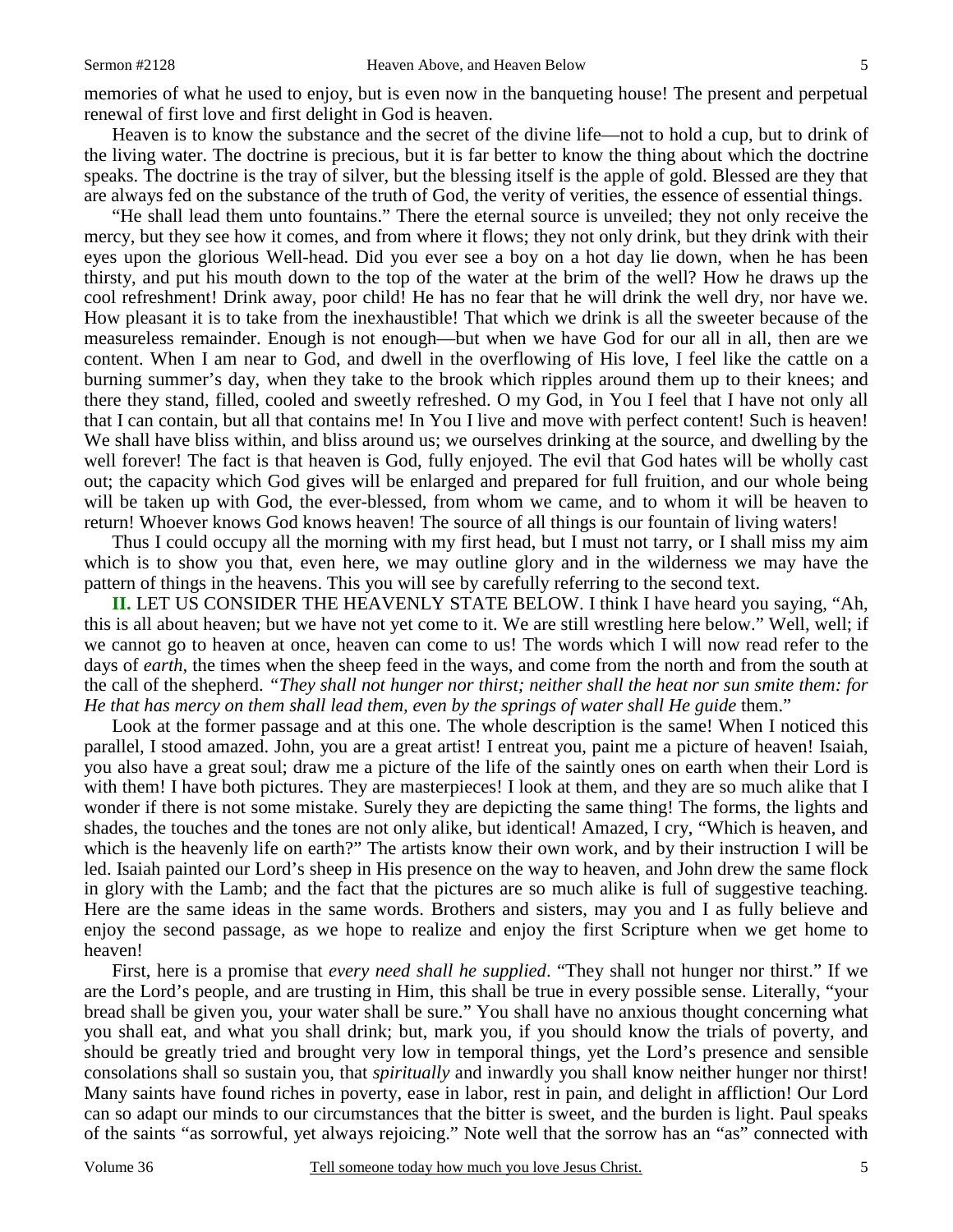it; but the rejoicing is a fact! "They shall not hunger nor thirst." If you live in God, you shall have no ungratified desire. "Delight yourself also in the Lord and He shall give you the desires of your heart." There may be many things that you would like to have, and you may never have them; but then you will prefer to be without them, saying, "Nevertheless, not as I will, but as You will." If Christ is with you, you will be so happy in Him that wanton, wandering wishes will be like the birds which may fly over your head, but dare not make their nests in your hair. You will be without a peevish craving, or a pining ambition, or a carking care. "Oh," says a believer, "I wish I could reach that state." You will reach it: you are on the way to it. Only love Christ more, and be more like He, and you shall be satisfied with favor, and sing, "All my springs are in You." "My soul, wait only upon God; for my expectation is from Him."

 I do not mean that the saints find a full content in this world's goods, but that they find such content in God, that with them or without them they live in wealth. A man's life consists not in the abundance of that which he possesses; many a man who has had next to nothing that could be *seen* with eyes or *handled* with hands, has been a very millionaire for true wealth in possessing the kingdom of the Most High! The Lord has brought some of us into that state in which we have all things in Him; and it is true of us, "They shall not hunger nor thirst."

 Then, next, there is such a thing as having *every evil removed* from you while yet in this wilderness. "Neither shall the heat nor sun smite them." Suppose God favors you with prosperity? If you live near to God, you will not be rendered proud or worldly-minded by your prosperity. Suppose you should become popular because of your usefulness? You will not be puffed up if Christ Jesus is your continual leader and shepherd. If you live near to Him you will be lowly; if your days are spent in sunlight, and you go from joy to joy, yet shall no sunstroke smite you. If still you dwell in God, and your heart is full of Christ, and you are led as a sheep by Him, no measure of heat shall overpower you. It is a mistake to think that our safety or our danger is according to our circumstances; for our safety or our danger is according to our nearness to God, or our distance from Him. A man who is near to God can stand on the pinnacle of the temple, and the devil may tempt him to throw himself down, and yet he will be firm as the temple itself. A man that is without God may be in the safest part of the road, and traverse a level way, and yet he will stumble! It is not the *road,* but the *Lord* that keeps the pilgrim's feet. O heir of heaven, commit your way unto God, and make Him your all in all, and rise above the creature into the Creator, and then shall you hunger no more, neither thirst any more, neither shall the heat nor the sun smite you.

 Further, it is said that on earth we may enjoy *the leading of the* Lord. See how it is put: "For He that has mercy on them shall lead them." Here we have not quite the same words as in Revelation, for there we read, "The Lamb that is in the midst of the throne shall lead them." Yet the sense is but another shade of the same meaning! Oh, but that is a sweet, sweet name, is it not? "He that has mercy on them." He has saved them, and so has had mercy on them. Yes, that is very precious, but the word is sweeter, still—"He that has mercy on them"—He that is *always* having mercy on them—He that follows them with mercy all the days of their lives! He that continually pardons, upholds, supplies, strengthens, and thus daily loads them with benefits: "He that has mercy on them shall lead them."

 Do you know, beloved friends, what it is to be led of the Lord? Many are led by their own tastes and fancies. They will go wrong. Others are led by their own judgments; but these are not infallible, and they may go wrong. More are led by other people; these may go right, but it is far from likely that they will. He that is led of *God*, he is the happy man, he shall not err. He shall be conducted providentially in a right way to the city of habitations. Commit your way unto the Lord; trust, also, in Him, and He will bring it to pass. It may be a rough way, but it must be a right way if we follow the track of the Lord's feet! The true believer shall be led by the Spirit of God in sacred matters: "He will guide you into all truth." He that has mercy on us in other things will have mercy on us by teaching us to profit. We shall each one sing, "He leads me in the paths of righteousness for His name's sake." We shall be led into duty and through struggles; we shall be led to happy attainments and gracious enjoyments; we shall go from strength to strength.

 In the case of the gracious soul, earth becomes like heaven because he walks with God. He that has mercy on him, visits him, communes with him, and manifests Himself to him! A shepherd goes before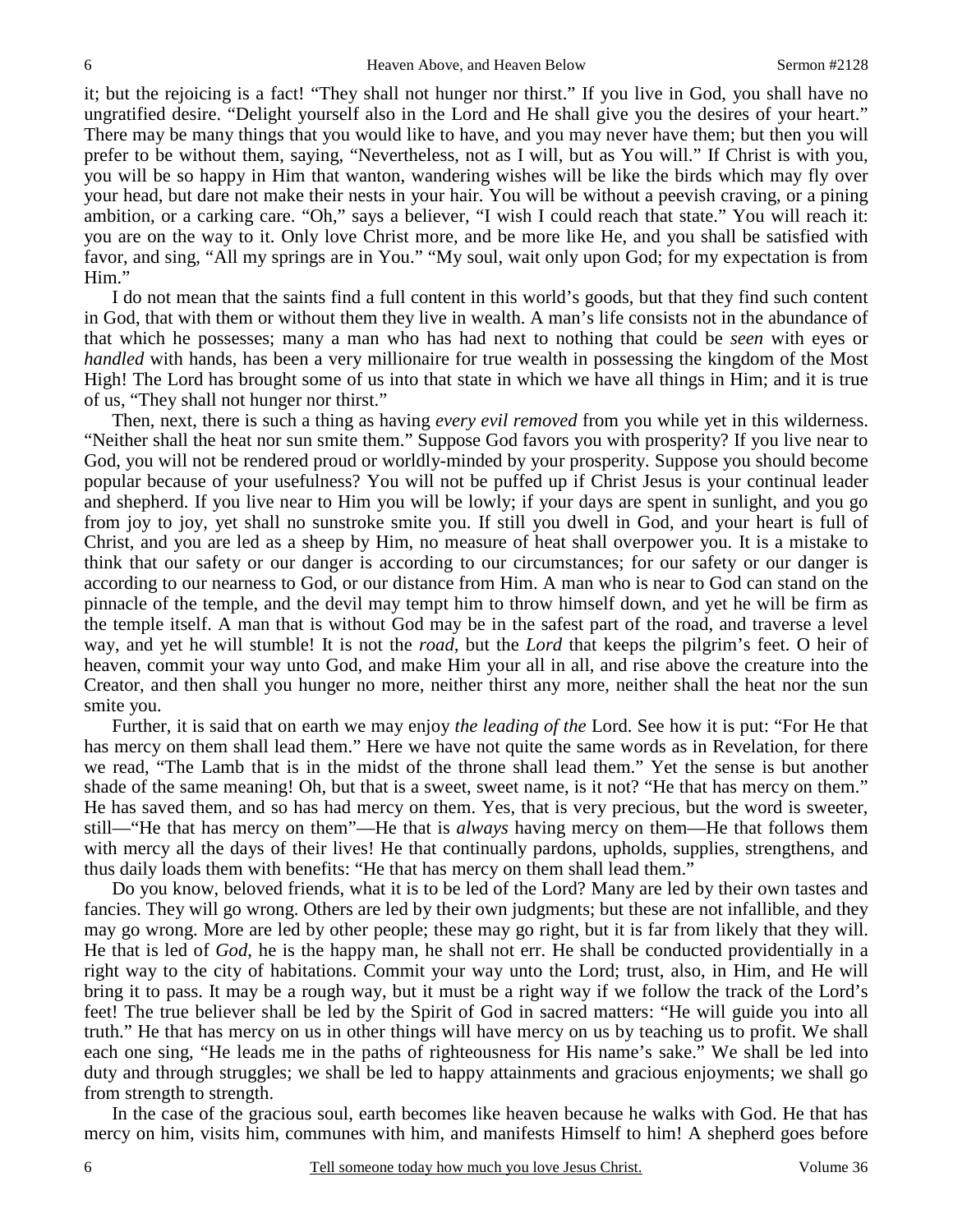his flock, and the true sheep follow him. Blessed are they who follow the Lamb where ever He goes. They have a love to their Lord, and therefore they only want to know which way He would have them go, and they feel drawn along it by the cords of love, and the bands of a man. If they can get a glance from their Lord's eyes it suffices them. As it is written, "I will guide you with My eyes." Every day they stand anxiously attentive to do the King's commandment, be it what it may. They yield themselves, and their members to Him to be instruments of righteousness, vessels fit for the Master's use. Beloved, this is heaven below! If you have ever tried it, you know it is so. If you have never fully tried it, try it now, and you will find a new joy in it. Jesus says to you, "Take My yoke upon you, and learn of Me, and you shall find rest unto your souls."

 I do not know anything more delightful than to be such a fool, as the world will call you, as to yield your intellect to the teaching of the Lord—and to be so weak that you cannot judge but accept His will; and so incapable that even to will and to do must be worked in you of the Lord! Oh, to be so unselfish as to take anything from Christ far more gladly than you would choose of your own accord! If your Lord puts His hand into the bitter box, you will think the potion sweet; and if He scourges you, you will thank Him for being so kind as to think of you at all! When you get to that point, that you are as a sheep to whom God Himself is the Shepherd, it is well with you. Then you will realize, even in the pastures of the wilderness, how the rain from heaven drops upon the inheritance of the Lord, and refreshes it when it is weary. "The peace of God, which passes all understanding, shall keep your hearts and minds through Christ Jesus." God give you to know it, dear friends! I can speak experimentally of it; it is not only the foretaste of heaven, but a part of the banquet itself!

 But now the last touch is *the drinking at the springhead*. We were not surprised to find, in our description of heaven, that the Lamb led them to the fountains of waters; but we are delighted to find that here below, "even by the springs of water shall He guide them." Beloved, covet earnestly this drinking at the springs! It is not all who profess to be Christians who will know what I am talking about this morning; they will think I have got into the way of the mystics, and am dreaming of things unpractical. I will not argue with them, but let me speak to those who understand me.

 Beloved in the Lord, you can even *now* live upon God Himself, and there is no living comparable to it. You can get beyond all the cisterns, and come to the river of the water of life even as they do in heaven. To live by second causes is a very secondary life—to live on the First Cause is the first of living! I exhort you to do this with regard to the inspired Word. This is a day of man's opinions, views, judgments, criticisms. Leave them all—good, bad and indifferent, and come to this Book which is the pure fount of inspiration undefiled! When you study the Word of God, live upon it as His Word. I am not going to defend it; it needs no defense. I am not going to argue about its inspiration—if you know the Lord aright, His Word is inspired to you, if to no one else. You know not only that it was inspired when it was written, but that it is still inspired, and moreover, its inspiration affects you in a way in which no other writings can ever touch you. It breathes upon you; it breathes *life* into you, and makes you to speak words *for* God which prove to be words *from* God to other souls. Oh, it is wonderful if you read the Word of God in a little company, morning by morning—simply read it and pray over it; what an effect it may have upon all who listen! I speak what I know. If you read the inspired words themselves, and look up to Him who spoke them, their spiritual effect will be the witness of their inspiration. This is a miracle-working Book! It may be opposed, but never conquered! It may be buried under unbelief, but it must rise again! Blessed are they to whom the Word is meat and drink! They quit the cistern of man for the fountain of God, and they do well. "By the springs of water shall He guide them."

 Yet I would exhort you not to tarry at the *letter* of God's word, but believingly and humbly advance to drink from the Holy Spirit Himself! He will not teach you anything which is not in the Bible, but He will take of the things of Christ, and will show them to you. A truth of God may be like a jewel in the Word of God, and yet we may not see its brilliance until the Holy Spirit holds it up in the light, and bids us mark its luster. The Spirit of God brings up the pearl from the deeps of revelation, and sets it where its radiance is perceived by the believing eye. We are such poor scholars that we learn little from the Book till "the Interpreter, one of a thousand," opens our heart to the Word, and opens the Word to our heart! The Holy Spirit, who revealed truth in the Book, must also personally reveal it to the individual. If ever you get hold of a truth in that way, you will never give it up. A man who has learned a truth of God